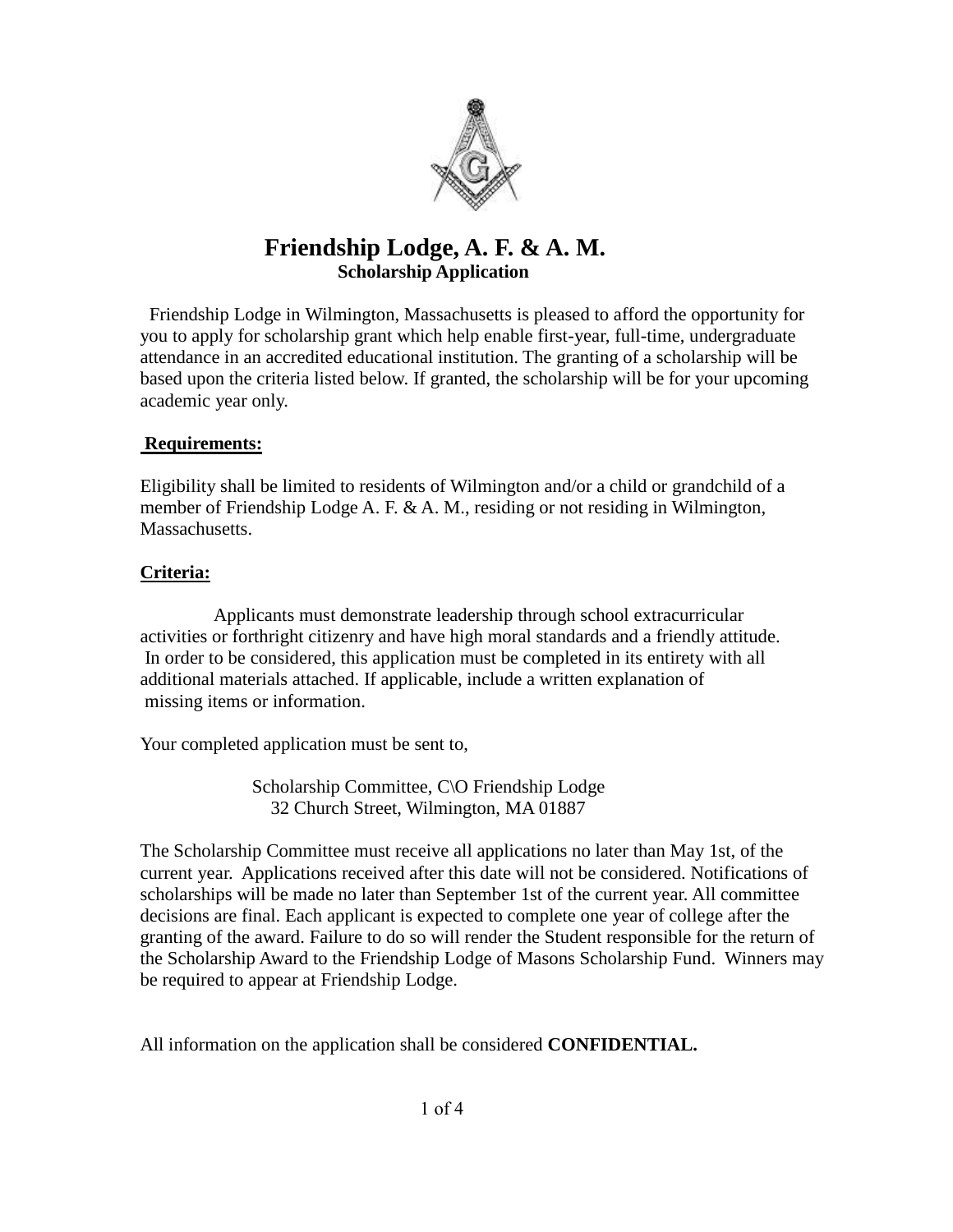

### Friendship Lodge, A. F. & A. M. Scholarship Application

| Personal Information                                                          |                           |
|-------------------------------------------------------------------------------|---------------------------|
| <b>Full Name:</b>                                                             |                           |
|                                                                               |                           |
|                                                                               |                           |
| Email:                                                                        |                           |
|                                                                               |                           |
| Are you a Master Mason? [ ] Yes [ ] No                                        |                           |
|                                                                               |                           |
| <b>Family Information</b>                                                     |                           |
| Is or was a relative of yours a Master Mason? [ ] Yes [ ] No<br>if Yes, Name: |                           |
|                                                                               |                           |
|                                                                               |                           |
| Is or was your father a Master Mason? [ ] Yes [ ] No<br>If Yes, Lodge:        |                           |
| Mother's Name _                                                               | Living ____Deceased _____ |
| Is or was your grandfather a Master Mason? [ ] Yes [                          | $\mid$ No                 |
|                                                                               |                           |
|                                                                               |                           |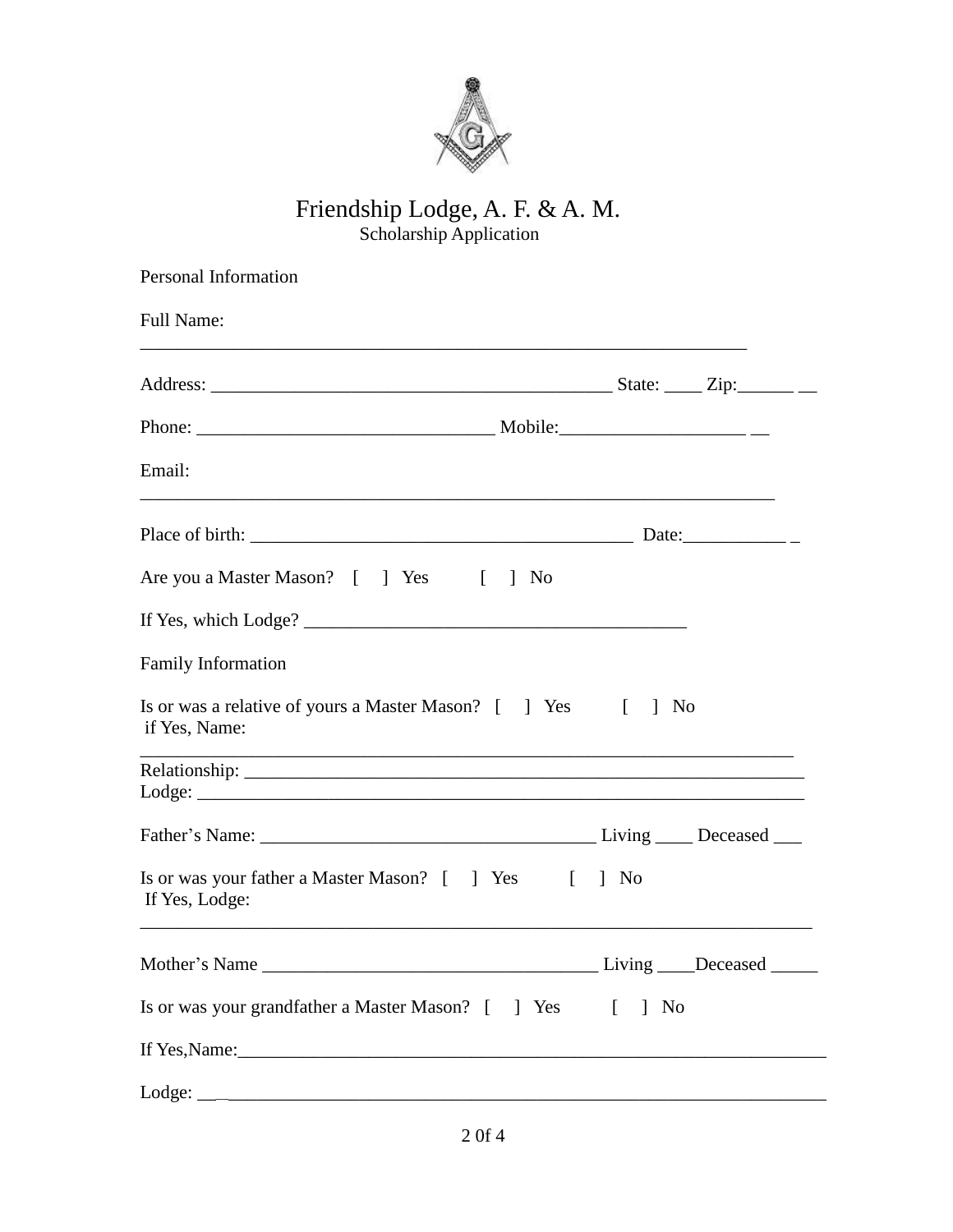

# Friendship Lodge, A. F. & A. M.<br>Scholarship Application

| <b>High School Academics</b>                                                     |                                |  |
|----------------------------------------------------------------------------------|--------------------------------|--|
|                                                                                  |                                |  |
| Favorite subject:                                                                |                                |  |
| Why?                                                                             |                                |  |
| Awards or achievements:                                                          |                                |  |
| <b>Collegiate Educational Plans:</b>                                             |                                |  |
| Schools applied to:                                                              | Field of study/degree program: |  |
|                                                                                  |                                |  |
| Activities:                                                                      |                                |  |
| List extracurricular activities while in High School and outside of High School: |                                |  |
|                                                                                  |                                |  |
| List all volunteer and community service activities:                             |                                |  |
|                                                                                  |                                |  |
| List any employment history:                                                     |                                |  |
|                                                                                  |                                |  |